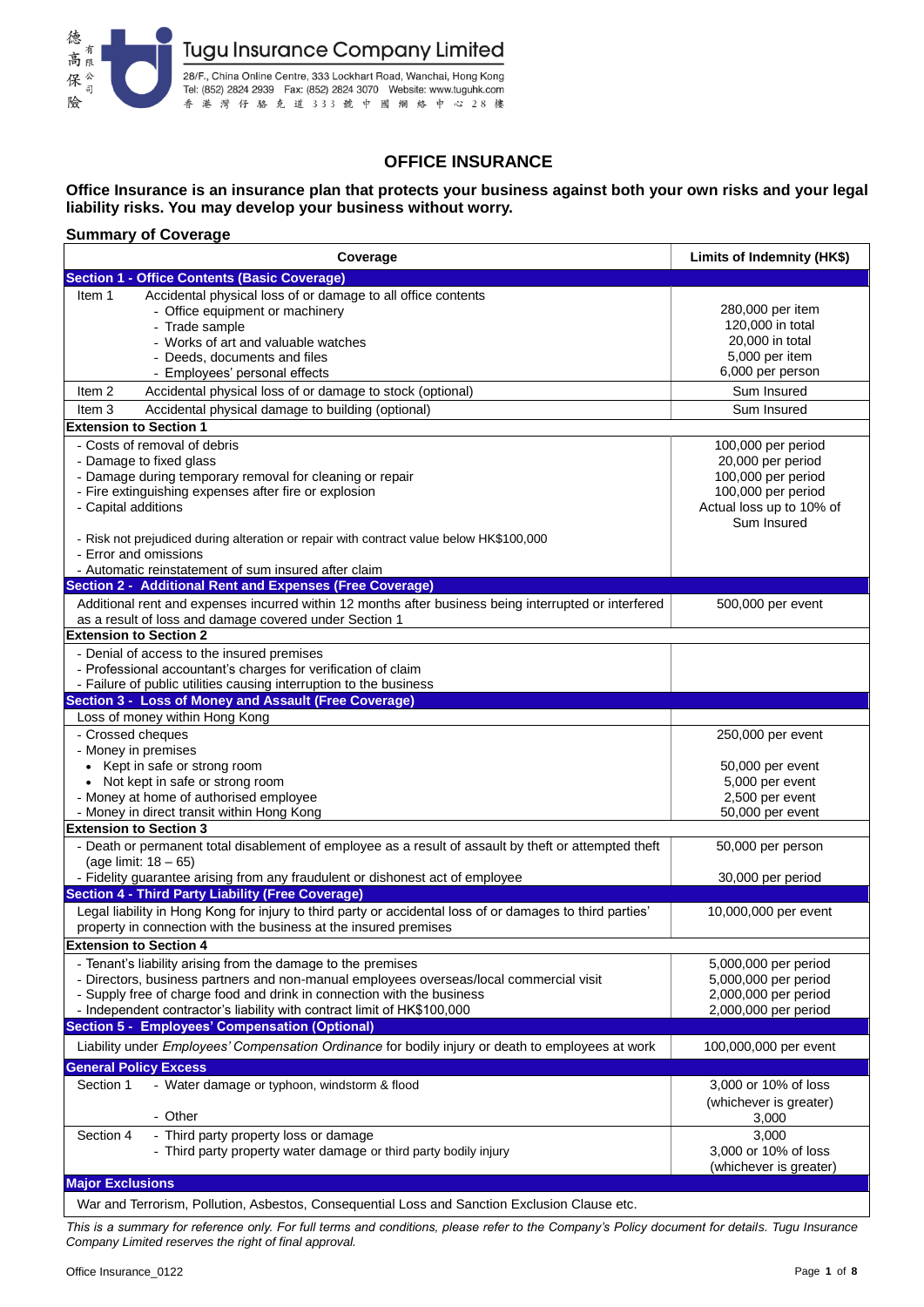

# **辦公室保險**

# **辦公室保險為您提供全面的財物損毀及法律責任保障,助您無後顧之憂、全力拓展業務。**

| 保障範圍摘要                                                       |                   |
|--------------------------------------------------------------|-------------------|
| 保障項目                                                         | 賠償限額 (港幣)         |
| 第一節 - 辦公室財物 ( 基本保障 )                                         |                   |
| 辦公室財物意外損失或損毀<br>項目一                                          |                   |
| 辦公室機器及工具<br>$\mathcal{L}^{\mathcal{L}}$                      | 每件 280,000        |
| 業務樣本                                                         | 總數 120,000        |
| 藝術品及貴價手錶                                                     | 總數 20,000         |
| 契約、文件及檔案                                                     | 每件 5,000          |
| 僱員的個人物品                                                      | 每人 6,000          |
| 項目二<br>存貨意外損失或損毀 (自選保障)                                      | 投保金額              |
| 項目三<br>建築物物質性的意外損毀 (自選保障)                                    | 投保金額              |
| 第一節之額外保障                                                     |                   |
| 碎片清理費用<br>$\overline{\phantom{a}}$                           | 每一段保險期 100,000    |
| 固定玻璃損毀<br>$\overline{\phantom{a}}$                           | 每一段保險期 20,000     |
| 暫時遷離作清潔或修理時的損毀<br>$\overline{\phantom{a}}$                   | 每一段保險期 100,000    |
| 火災或爆炸後的滅火設備費用<br>$\overline{\phantom{a}}$                    | 每一段保險期 100,000    |
| 資產添置                                                         | 實際損失 (以投保額 10%為限) |
| 工程費少於港幣 100,000 的改建及維修時不影響風險                                 |                   |
| 非蓄意及無意的錯誤及漏報                                                 |                   |
| 索償後自動回復投保額                                                   |                   |
| 第二節 - 額外租金及支出 (免費保障)                                         |                   |
| 因第一節所承保的損失或損毀而導致業務中斷或受阻,為恢復業務正常運作而引致損失或損毀十二<br>個月內的額外租金及支出。  | 每宗事故 500,000      |
| 第二節之額外保障                                                     |                   |
| 通往受保物業通道受阻                                                   |                   |
| 處理索償所需專業會計師費用                                                |                   |
| 因公共設施損毀引致業務中斷                                                |                   |
| 第三節 - 金錢損失及遇襲 (免費保障)                                         |                   |
| 在香港境内的金錢損失                                                   |                   |
| 劃線支票<br>$\sim$                                               | 每宗事故 250,000      |
| 在辦公室內的金錢                                                     |                   |
| ■ 存放於夾萬或保險庫中                                                 | 每宗事故 50,000       |
| ■ 非存放於夾萬或保險庫中                                                | 每宗事故 5,000        |
| 金錢存放在獲授權僱員的住所中                                               | 每宗事故 2,500        |
| 金錢在香港境內運送途中                                                  | 每宗事故 50,000       |
| 第三節之額外保障                                                     |                   |
| 僱員因偷竊或企圖偷竊而受襲擊而導致死亡或永久完全傷殘 (只適用於 18 歲至 65 歲的僱員)<br>$\bar{a}$ | 每位僱員 50,000       |
| 僱員因欺詐或不誠實行為的忠誠保障                                             | 每位僱員 / 每年 30,000  |
| 第四節 - 第三者責任 (免費保障)                                           |                   |
| 在受保物業內因公司業務有關之原因引致第三者身體損傷或蒙受財物損失的香港法律責任。                     | 每宗事故 10,000,000   |
| 第四節之額外保障                                                     |                   |
| 對物業造成損毀的租戶責任<br>$\sim$                                       | 每一保險期 5,000,000   |
| 董事、業務夥伴及非體力勞動僱員海外 / 本地商務公幹                                   | 每一保險期 5,000,000   |
| 因業務關係免費提供的食物及飲品<br>$\overline{\phantom{a}}$                  | 每一保險期 2,000,000   |
| 工程費少於港幣 100,000 的獨立承包商責任                                     | 每一保險期 5,000,000   |
| 第五節 - 僱員賠償 (自選保障)                                            |                   |
| 根據《僱員補償條例》對僱員在工作過程中導致身體損傷或死亡之法律責任。                           | 每宗事故 100,000,000  |
| ·般自負額                                                        |                   |
| 第一節<br>- 因水浸/颱風、風暴和洪水所引致的損失或損毀                               | 3,000 或損失價值之 10%  |
|                                                              | (以較高者為準)          |
| - 其他                                                         | 3,000             |
| - 第三者財物損失或損毀<br>第四節                                          | 3,000             |
| - 因水災造成第三者財物損失或損毀 / 第三者身體損傷                                  | 3,000 或損失價值之 10%  |
|                                                              | (以較高者為準)          |
| 主要不保事項                                                       |                   |
| 戰爭、恐怖活動、污染、石棉、任何後果損失及制裁除外條款等。                                |                   |

戰爭、恐怖活動、污染、石棉、任何後果損失及制裁除外條款等。

以上內容僅供參考,惟有關保障計劃的內容及細則將詳列於保單內,德高保險有限公司保留最終批核權。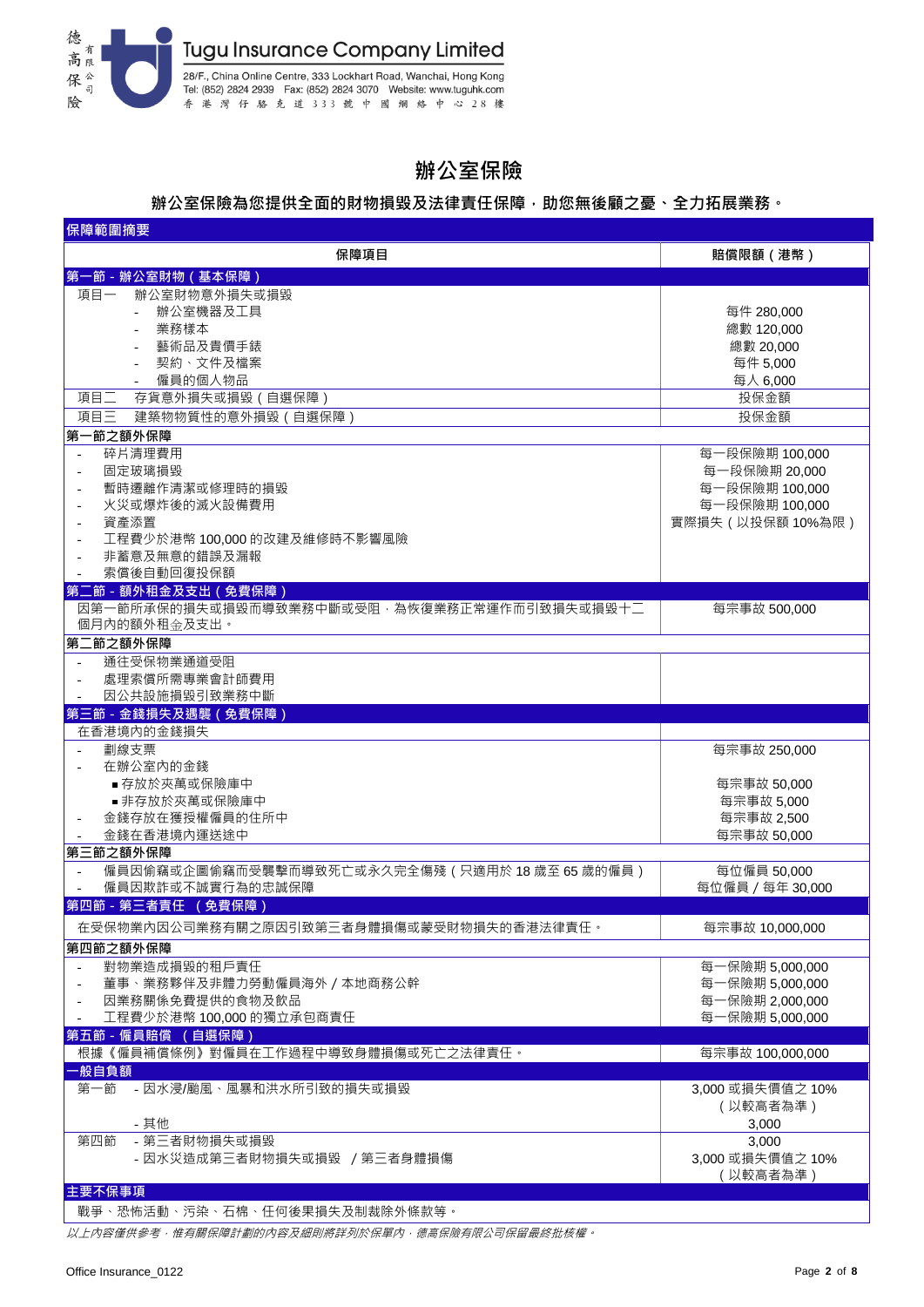

# **OFFICE INSURANCE**

### *Please complete in BLOCK Letters* **請以英文正楷填寫**

|                                                                                                                       | 1. Information of Proposer 投保人資料 |                                                                                                                                                                                                                      |                      |                                                      |                                                                                                                                                                                        |  |
|-----------------------------------------------------------------------------------------------------------------------|----------------------------------|----------------------------------------------------------------------------------------------------------------------------------------------------------------------------------------------------------------------|----------------------|------------------------------------------------------|----------------------------------------------------------------------------------------------------------------------------------------------------------------------------------------|--|
|                                                                                                                       | Company Name 公司名稱                |                                                                                                                                                                                                                      |                      |                                                      |                                                                                                                                                                                        |  |
| Business Registration Number (Please provide a copy of valid Business Registration<br>Document) 商業登記號碼 (請提供有效的商業登記副本) |                                  |                                                                                                                                                                                                                      | Company Website 公司網頁 |                                                      |                                                                                                                                                                                        |  |
|                                                                                                                       | Correspondence Address 通訊地址      |                                                                                                                                                                                                                      |                      |                                                      |                                                                                                                                                                                        |  |
| Business Nature 業務性質<br>Business Hours 營業時間                                                                           |                                  |                                                                                                                                                                                                                      |                      |                                                      |                                                                                                                                                                                        |  |
| General Description of the Business Activities/Profession 概述公司的業務活動 / 專業<br>口 Yes 是                                   |                                  |                                                                                                                                                                                                                      |                      | Any Shift Duty 員工是否需要輪班工作<br>口 No 否                  |                                                                                                                                                                                        |  |
| Name of Contact Person 聯絡人姓名                                                                                          |                                  |                                                                                                                                                                                                                      |                      | Contact Number 聯絡電話號碼                                |                                                                                                                                                                                        |  |
|                                                                                                                       |                                  | Insured Location 投保地址 / Place of Employment 工作地址                                                                                                                                                                     |                      | □ Same as the above Correspondence Address 與上述通訊地址相同 |                                                                                                                                                                                        |  |
|                                                                                                                       | 2. Selection of Coverage 投保項目    |                                                                                                                                                                                                                      |                      |                                                      |                                                                                                                                                                                        |  |
| Coverage 保障項目                                                                                                         |                                  |                                                                                                                                                                                                                      |                      |                                                      | Sum Insured 投保金額                                                                                                                                                                       |  |
| Section 1                                                                                                             | Item 1: Contents                 | Including decorations, improvements and employees' personal effects. Please                                                                                                                                          |                      |                                                      | HK\$                                                                                                                                                                                   |  |
| 第一節                                                                                                                   | 項目一財物                            | specify those insured items which exceed the plan item limit.<br>包括裝飾、裝修、僱員的私人物品等。請詳細列明超出本計劃每件限額的投保物件。                                                                                                               |                      |                                                      | 港幣                                                                                                                                                                                     |  |
|                                                                                                                       | Item 2: Stock                    |                                                                                                                                                                                                                      |                      |                                                      | HK\$                                                                                                                                                                                   |  |
|                                                                                                                       | 項目二:存貨                           |                                                                                                                                                                                                                      |                      |                                                      | 港幣                                                                                                                                                                                     |  |
|                                                                                                                       |                                  |                                                                                                                                                                                                                      |                      |                                                      |                                                                                                                                                                                        |  |
|                                                                                                                       | Item 3: Building<br>項目三:建築物      | Hire Purchase Owner: (if any) 財務公司 (如有者)                                                                                                                                                                             |                      |                                                      | HK\$<br>港幣                                                                                                                                                                             |  |
| Section 5                                                                                                             | Employees'<br>Compensation       | Information of Employees 僱員資料                                                                                                                                                                                        |                      |                                                      |                                                                                                                                                                                        |  |
| 第五節                                                                                                                   | 僱員補償                             | Please provide a copy of latest wageroll (e.g. latest MPF contribution records, financial statements, tax returns or<br>other relevant documents) of employee(s) 請提供最近的僱員工資副本 (例如:最近的強積金供款記錄 · 財務報告 ·<br>報稅表或其他相關文件) |                      |                                                      |                                                                                                                                                                                        |  |
|                                                                                                                       |                                  | Occupation of Employee(s)                                                                                                                                                                                            | Number of            |                                                      | <b>Estimated Annual Salaries/Wages &amp;</b>                                                                                                                                           |  |
|                                                                                                                       |                                  | by Categories                                                                                                                                                                                                        | Employees<br>僱員人數    |                                                      | <b>Other Earnings</b><br>預計的年薪 / 工資及其他收入                                                                                                                                               |  |
|                                                                                                                       |                                  | 僱員職業類別                                                                                                                                                                                                               |                      |                                                      | *Earnings include salaries, commissions, bonuses,<br>overtime, allowance, etc., in accordance with the<br>Employees' Compensation Ordinance (Chapter 282<br>of the Laws of Hong Kong). |  |
|                                                                                                                       |                                  |                                                                                                                                                                                                                      |                      |                                                      | 根據《僱員補償條例》(香港法例第 282 章) ·                                                                                                                                                              |  |
|                                                                                                                       |                                  |                                                                                                                                                                                                                      |                      |                                                      | 收入包括薪金、佣金、奬金、加班費、津貼等。                                                                                                                                                                  |  |
|                                                                                                                       |                                  |                                                                                                                                                                                                                      |                      | HK\$ 港幣                                              |                                                                                                                                                                                        |  |
|                                                                                                                       |                                  |                                                                                                                                                                                                                      |                      | HK\$ 港幣                                              |                                                                                                                                                                                        |  |
|                                                                                                                       |                                  |                                                                                                                                                                                                                      |                      | HK\$ 港幣                                              |                                                                                                                                                                                        |  |
|                                                                                                                       |                                  |                                                                                                                                                                                                                      |                      | HK\$ 港幣                                              |                                                                                                                                                                                        |  |
|                                                                                                                       |                                  |                                                                                                                                                                                                                      |                      | HK\$ 港幣                                              |                                                                                                                                                                                        |  |
| HK\$ 港幣                                                                                                               |                                  |                                                                                                                                                                                                                      |                      |                                                      |                                                                                                                                                                                        |  |
|                                                                                                                       |                                  |                                                                                                                                                                                                                      |                      | HK\$ 港幣                                              |                                                                                                                                                                                        |  |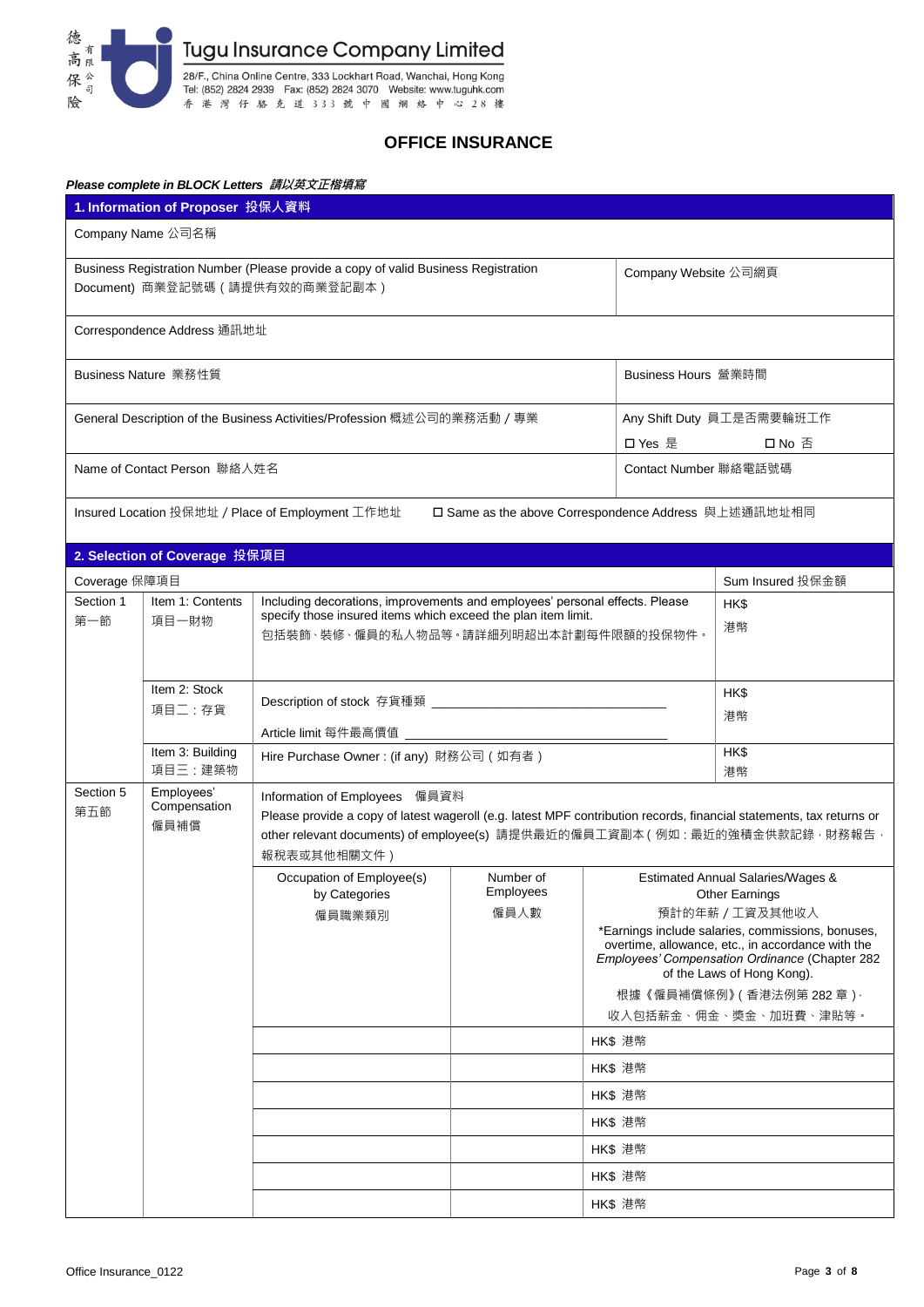

|                | Effective Date 生效日期                                                                                                                                                                                                                                                                    | From 由                |           | To 至 |                                    |                  |
|----------------|----------------------------------------------------------------------------------------------------------------------------------------------------------------------------------------------------------------------------------------------------------------------------------------|-----------------------|-----------|------|------------------------------------|------------------|
|                |                                                                                                                                                                                                                                                                                        | $DD \nbox{ } \square$ | MM月 YYYY年 |      | MM月 YYYY年<br>$DD \nbox{ } \square$ |                  |
|                | 3. Questions 問題                                                                                                                                                                                                                                                                        |                       |           |      |                                    |                  |
| 1              | How long has the business been established?<br>公司成立多少年?                                                                                                                                                                                                                                |                       |           |      |                                    | Year(s) $#$      |
| 2              | Is your premises not solely occupied by you? If yes, please give details of other occupancy.<br>閣下的辦公室是否並非獨佔?如「是」者,請提供其他佔用人資料。                                                                                                                                                         |                       |           |      | Yes 是 □                            | $No \n  A B B C$ |
| 3              | Any working experience/qualification/certificate that you or employee(s) possesses in relation to the<br>business? If yes, please give details.<br>閣下或員工在相關的業務方面具有任何工作經驗 / 資格 / 證書 ? 如 「是 」 者 · 請詳述說明之 ·                                                                               |                       |           |      | Yes 是 □                            | No 否 □           |
| 4              | Do you need to insure your liability under the Employees' Compensation Ordinance to the employees of<br>sub-contractors? If yes, please give details.<br>閣下是否需要根據《僱員補償條例》投保承包商的責任? 如「是」者,請詳述說明之。                                                                                       |                       |           |      | Yes 是 □                            | No 否 □           |
| 5              | Do you want the Geographical Area of the Policy under Section 5 - Employees' Compensation to be<br>a)<br>extended to apply outside Hong Kong in respect of employee(s) working abroad? If yes, please give<br>details.<br>閣下是否需要將保單第五節「僱員補償」的保障範圍延伸至在香港境外工作的僱員?如「是」者‧請詳述<br>說明之。       |                       |           |      | Yes 是 n                            | No 否 □           |
|                | Do any employee(s) need to station more than 3 months at anywhere outside Hong Kong? If yes, please<br>b)<br>give details.<br>是否有僱員需要駐守在香港境外地方超過三個月?如「是」者,請詳述說明之。                                                                                                                      |                       |           |      | Yes 是 □                            | No 否 □           |
| 6              | Do you hire any self-employed persons? If yes, please give details.<br>a)<br>閣下是否有聘用自僱人士?如「是」者,請詳述說明之。                                                                                                                                                                                 |                       |           |      | Yes 是 □                            | No 否 □           |
|                | b) Do you hire any part-time employees? If yes, please give details.<br>閣下是否有聘用兼職僱員 ? 如「是」者,請詳述說明之。                                                                                                                                                                                    |                       |           |      | Yes 是 □                            | No 否 □           |
|                | Do you plan to increase the number of the employees substantially or add different occupations in a short<br>C)<br>period of time? If yes, please give details.<br>閣下是否有計劃在短時間內大幅增加僱員人數或增加不同職業?如「是」者·請詳述說明之·                                                                           |                       |           |      | Yes 是 $\Box$                       | $No \n  ~$       |
| $\overline{7}$ | Do your employee(s) need to work on ships, chemical works, off-shore structures, oil or gas refineries? If yes,<br>please give details.<br>閣下的僱員是否需要在船上、化學工場、離岸設施、石油或天然氣煉油廠工作?如「是」者‧請詳述說明之。                                                                                            |                       |           |      | Yes 是 □                            | No 否 □           |
| 8              | Do your employee(s) need to work over 30 feet or work underground? If yes, please give details.<br>閣下的僱員是否需要在高於地面30呎或在地底工作?如「是」者,請詳述說明之。                                                                                                                                               |                       |           |      | Yes 是 □                            | No 否 □           |
| 9              | Do your employee(s) need to work at construction site?<br>閣下的僱員是否需要在建築工地工作?                                                                                                                                                                                                            |                       |           |      | Yes 是 □                            | No 否 □           |
| 10             | Do your employee(s) need to use, handle, store or transport any hazardous substances such as toxic<br>chemicals, explosive substances, gases, asbestos or radioactive substance? If yes, please give details.<br>閣下的僱員是否需要使用、處理、儲存或運載任何有害物質‧例如:有毒化學品、爆炸品、氣體、石棉或放射<br>性物品?如「是」者,請詳述說明之。 |                       |           |      | Yes 是 □                            | No 否 □           |
| 11             | Have you suffered any loss or damage covered by this plan during the past 3 years? If yes, please give<br>details. 閣下於過往三年是否就本計劃的承保範圍內的保障招致有關的損失或損毀? 如「是」者·請詳述說明之。                                                                                                                     |                       |           |      | Yes 是 □                            | No 否 □           |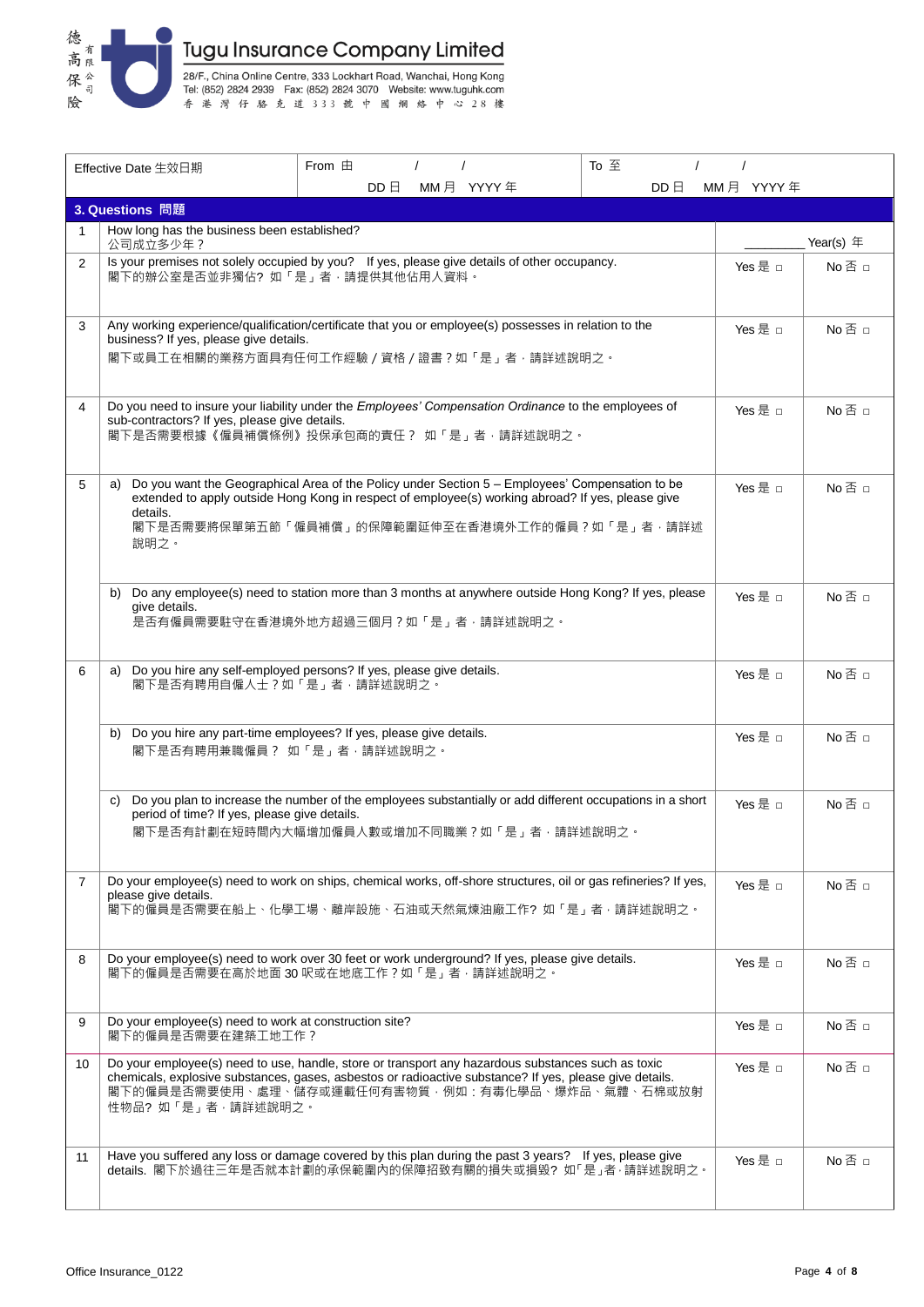

| 12                                                                                                                                                                                                                                                                                                                                                                                                                                                                                                                                                                                                                                                                                                                                                                                                                                                                                                                                                                                                                                         | Any employee(s) wounded or dead due to business operation in the past 3 years? If yes, please give details.<br>是否有僱員在過去三年內,因執行職務而受傷或死亡?如「是」者,請詳述說明之。<br>[Note: Employer shall make request on the previous insurers for providing written evidence of such records]<br>【提示:僱主應向前保險公司要求提供意外記錄證據】 |                                                                                                              |                                                                                                                            |         |                                  | $No \n  \Box$            |  |
|--------------------------------------------------------------------------------------------------------------------------------------------------------------------------------------------------------------------------------------------------------------------------------------------------------------------------------------------------------------------------------------------------------------------------------------------------------------------------------------------------------------------------------------------------------------------------------------------------------------------------------------------------------------------------------------------------------------------------------------------------------------------------------------------------------------------------------------------------------------------------------------------------------------------------------------------------------------------------------------------------------------------------------------------|-------------------------------------------------------------------------------------------------------------------------------------------------------------------------------------------------------------------------------------------------------------------------------------------------|--------------------------------------------------------------------------------------------------------------|----------------------------------------------------------------------------------------------------------------------------|---------|----------------------------------|--------------------------|--|
|                                                                                                                                                                                                                                                                                                                                                                                                                                                                                                                                                                                                                                                                                                                                                                                                                                                                                                                                                                                                                                            | <b>Accident Year</b><br>發生意外的年份                                                                                                                                                                                                                                                                 | Paid Claim(s)<br>(including partial claim<br>payment)<br>已支付的賠償<br>(包括部分已支付的賠償)                              | Outstanding Claim(s)<br>尚待解決的賠償                                                                                            |         | Total for the Year<br>年度總計       |                          |  |
|                                                                                                                                                                                                                                                                                                                                                                                                                                                                                                                                                                                                                                                                                                                                                                                                                                                                                                                                                                                                                                            |                                                                                                                                                                                                                                                                                                 | Amount (HK\$)<br>金額 (港幣)                                                                                     | Amount (HK\$)<br>金額 (港幣)                                                                                                   |         | Number of<br>Case<br>意外次數        | Amount (HK\$)<br>金額 (港幣) |  |
|                                                                                                                                                                                                                                                                                                                                                                                                                                                                                                                                                                                                                                                                                                                                                                                                                                                                                                                                                                                                                                            |                                                                                                                                                                                                                                                                                                 |                                                                                                              | Details of any Claim with amount over HK\$50,000. 如賠償金額超過港幣 50,000 · 請詳述說明之。                                               |         |                                  |                          |  |
|                                                                                                                                                                                                                                                                                                                                                                                                                                                                                                                                                                                                                                                                                                                                                                                                                                                                                                                                                                                                                                            | Date of Accident<br>發生意外的日期                                                                                                                                                                                                                                                                     |                                                                                                              | Details of each accident<br>(including cause of loss, degree of injury, current status, etc.)<br>每宗事故的細節 (包括意外原因、受傷程度和現狀等) |         | Claim Amount (HK\$)<br>賠償金額 (港幣) |                          |  |
|                                                                                                                                                                                                                                                                                                                                                                                                                                                                                                                                                                                                                                                                                                                                                                                                                                                                                                                                                                                                                                            |                                                                                                                                                                                                                                                                                                 |                                                                                                              |                                                                                                                            |         | Paid 已支付                         | Outstanding<br>尚待解決      |  |
|                                                                                                                                                                                                                                                                                                                                                                                                                                                                                                                                                                                                                                                                                                                                                                                                                                                                                                                                                                                                                                            |                                                                                                                                                                                                                                                                                                 |                                                                                                              |                                                                                                                            |         |                                  |                          |  |
| 13                                                                                                                                                                                                                                                                                                                                                                                                                                                                                                                                                                                                                                                                                                                                                                                                                                                                                                                                                                                                                                         | Are you at present insured, or have you ever proposed for an Office Insurance or Employees'<br>Compensation Insurance in respect of your liability to your employee(s)? If yes, please state<br>the name of Insurer.<br>閣下現在或以前是否曾為僱員投保辦公室保險或勞工保險?如「是」者,請列明該保險公司名稱。                             |                                                                                                              |                                                                                                                            |         | Yes 是 □                          |                          |  |
| 14                                                                                                                                                                                                                                                                                                                                                                                                                                                                                                                                                                                                                                                                                                                                                                                                                                                                                                                                                                                                                                         | Has any proposal /renewal ever been declined or cancelled or increase premium rate or imposed<br>restricted terms or refused to renew? If yes, please give details.<br>閣下投保或續保時,是否曾經被保險公司拒絕或取消保單或增加保險費或附加限制條款或拒絕續<br>保?如「是」者,請詳述說明之。                                                            |                                                                                                              |                                                                                                                            |         | No否 □<br>Yes 是 n                 |                          |  |
| 15                                                                                                                                                                                                                                                                                                                                                                                                                                                                                                                                                                                                                                                                                                                                                                                                                                                                                                                                                                                                                                         |                                                                                                                                                                                                                                                                                                 | Is a burglary alarm installed in your premises? If yes, please give details.<br>受保地址是否裝有防盜警報系统?如「是」者,請詳述說明之。 |                                                                                                                            | Yes 是 □ |                                  | No否 □                    |  |
|                                                                                                                                                                                                                                                                                                                                                                                                                                                                                                                                                                                                                                                                                                                                                                                                                                                                                                                                                                                                                                            |                                                                                                                                                                                                                                                                                                 | 4. Personal Information Collection Statement ("PICS") 個人資料收集聲明                                               |                                                                                                                            |         |                                  |                          |  |
|                                                                                                                                                                                                                                                                                                                                                                                                                                                                                                                                                                                                                                                                                                                                                                                                                                                                                                                                                                                                                                            | Tugu Insurance Company Limited ("the Company") may collect personal information to enable the Company to carry on insurance business. The personal<br>information may be used for the following purposes of:                                                                                    |                                                                                                              |                                                                                                                            |         |                                  |                          |  |
| processing and assessing of applications for any insurance products and daily operation of the related services;<br>a.<br>any alterations, variations, cancellation or renewal of any insurance and related services;<br>b.<br>any claims or investigation or analysis of such claims;<br>c.<br>detect and prevent fraud (whether or not relating to the policy issued in respect of this application);<br>d.                                                                                                                                                                                                                                                                                                                                                                                                                                                                                                                                                                                                                              |                                                                                                                                                                                                                                                                                                 |                                                                                                              |                                                                                                                            |         |                                  |                          |  |
| exercising any right under the insurance policy including right of subrogation, if applicable;<br>e.<br>f.<br>meeting the requirements under any law and regulation, requests from regulators, industry bodies, government agencies and court order; and<br>any activities directly relating to the above purposes.<br>g.<br>The information you provide to the Company may be provided or transferred to the following parties in Hong Kong or overseas for the purposes set out                                                                                                                                                                                                                                                                                                                                                                                                                                                                                                                                                          |                                                                                                                                                                                                                                                                                                 |                                                                                                              |                                                                                                                            |         |                                  |                          |  |
|                                                                                                                                                                                                                                                                                                                                                                                                                                                                                                                                                                                                                                                                                                                                                                                                                                                                                                                                                                                                                                            | in the above paragraph:                                                                                                                                                                                                                                                                         |                                                                                                              |                                                                                                                            |         |                                  |                          |  |
| any agent, contractor or third party service provider who provides administrative, telecommunications, computer, payment, debt collection, data<br>a.<br>processing or storage or related services or any other company carrying on insurance or reinsurance related business, or an intermediary, or a<br>claim or investigation or other service provider providing services relevant to insurance business, for any of the above or related purposes;<br>any association, federation or similar organization of insurance companies ("Federation") that exists or is formed from time to time for any of the<br>b.<br>above or related purposes or to enable the Federation to carry out its regulatory functions or such other functions that may be assigned to the<br>Federation from time to time and are reasonably required in the interest of the insurance industry or any member(s) of the Federation;<br>any members of the Federation by the Federation for any of the above or related purposes;<br>c.<br>d.<br>regulators; |                                                                                                                                                                                                                                                                                                 |                                                                                                              |                                                                                                                            |         |                                  |                          |  |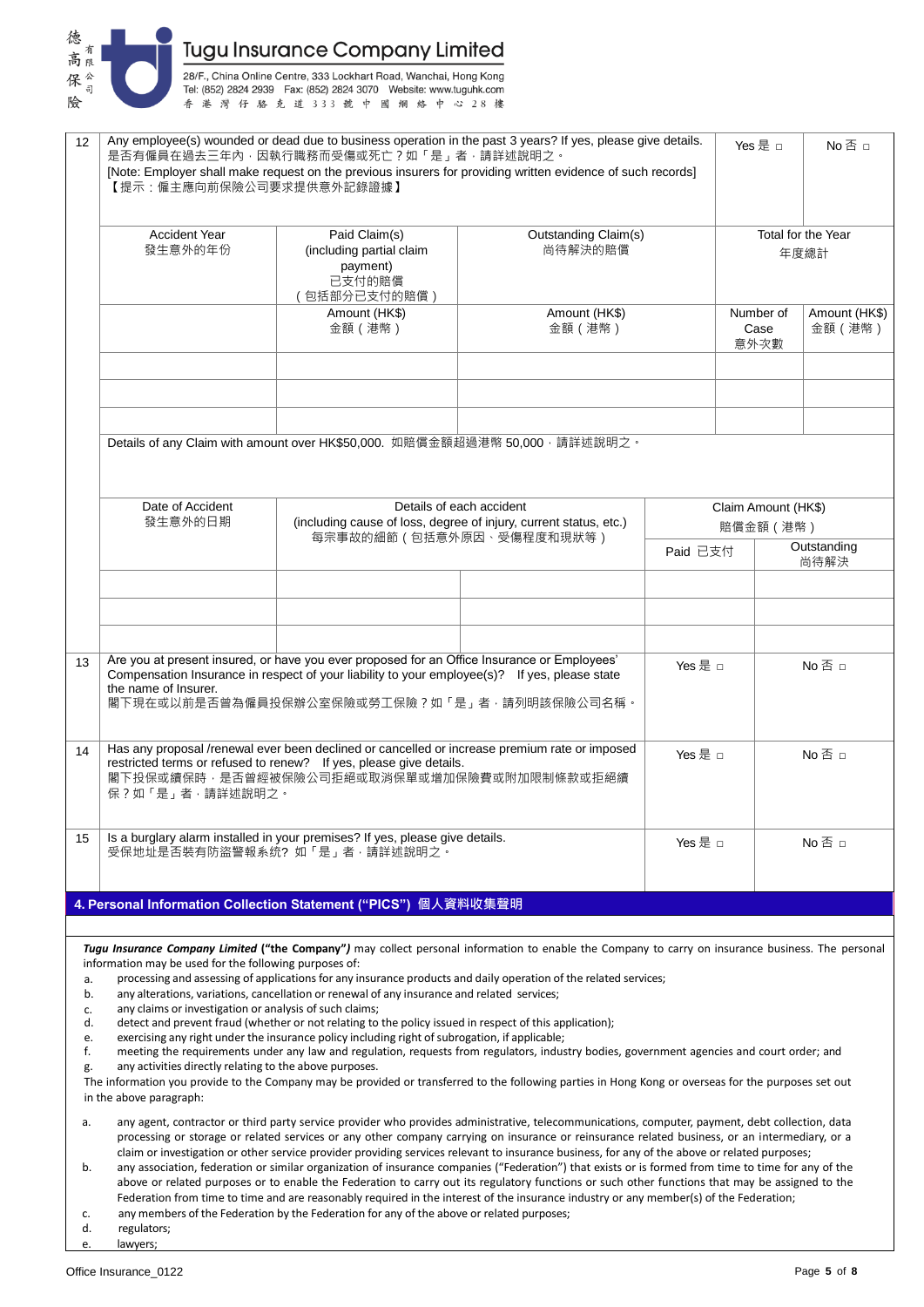

28/F., China Online Centre, 333 Lockhart Road, Wanchai, Hong Kong Tel: (852) 2824 2939 Fax: (852) 2824 3070 Website: www.tuguhk.com 香港灣仔駱克道333號中國網絡中心28樓

f. health care professionals; hospitals;

- g. auditors;
- h. organisations that consolidate claims and underwriting information for the insurance industry;
- i. fraud prevention organisations:
- j. other insurance companies (whether directly or through fraud prevention organisation or other persons named in this paragraph);
- k. the police and databases or registers (and their operators) used by the insurance industry to analyse and check information provided against existing information; and
- l. any party under a duty of confidentiality to the Company including a group company of the Company which has undertaken to keep such information confidential.

If you do not agree to the use of your personal data for above purposes, it would not be possible for the Company to process your application and render the services.

You may seek access to and to request correction of any personal information concerning yourself held by the Company subject to payment of an administrative fee. Requests for such access or correction can be made in writing to Tugu Insurance Company Limited, 28/F, China Online Centre, 333 Lockhart Road, Wanchai, Hong Kong.

(If there is any inconsistency between the English and Chinese version of this Personal Information Collection Statement, the English version shall prevail.)

#### *Privacy Policy Statement*

*Tugu Insurance Company Limited* **(the "Company")** is committed to full compliance with the requirements of the Personal Data (Privacy) Ordinance, Cap.486 ("the Ordinance") in respect of the collection, use, retention and disclosure of personal information.

At all times, the Company shall endeavour to ensure all collection and/or storage and/or transmission and/or usage of personal data from individuals be done in accordance with the obligations and requirements of the Ordinance. In doing so, the Company will ensure that staff involved in handling personal data comply with the strictest standards of security and confidentiality.

We collect personal data in a number of ways. The most common circumstances in which we collect personal data are when you enquire about products we offer, you apply for an insurance product, or make a claim.

The types of personal data we collect from you will depend on the circumstances in which that information is collected. We may collect details including your name, HKID, date of birth, contact details and other personal data which is relevant to the insurance product you are applying for or the claim you are making.

The purposes for which your personal data will be used will depend on the circumstances in which that personal data is collected. We will inform you of the purposes for which we intend to use your personal data in the Personal Information Collection Statement at or before the time we collect your personal data.

Generally, we may use your personal data for the purpose for which you provided it to us; for the purposes which are directly related to the purposes for which you provided it to us; and any other purposes to which you have consented.

Your personal data may be provided or transferred to other third party. The third parties to whom your personal data will be disclosed will depend on the purposes for which that personal data is used. We will inform you of the third parties to whom your personal data will be disclosed in the Personal Information Collection Statement at or before the time we collect your personal data.

Generally, we may disclose your personal data as necessary for the purpose for which you provided it to us; for the purposes which are directly related to the purposes for which you provided it to us; and any other purposes to which you have consented.

In exceptional circumstances, we may be required or permitted by law to disclose personal data, for example to law enforcement authorities or to prevent a serious threat to public safety.

We will only retain the personal data for as long as it is necessary to fulfill the original or directly related purposes for which such data was collected, unless the personal data need to be retained to satisfy any applicable statutory, contractual or tortious obligations.

Under the Ordinance, individuals have the right to request access to and correction of their personal data held by the Company. Should you wish to access or correct your personal information held by us, please present your enquiry by writing to the Company at 28/F, China Online Centre, 333 Lockhart Road, Wanchai, Hong Kong. Any requests or access to and correction of personal information will be dealt with promptly and we will use our best endeavours to handle such requests before the expiry of 40 days maximum. A reasonable fee may be charged to

offset the Company's administration and actual costs incurred in the complying with your data access request.

(If there is any inconsistency between the English and Chinese version of this Privacy Policy Statement, the English version shall prevail.)

### **個人資料收集聲明**

**德高保險有限公司 (「本公司」)** 會收集個人資料以經營保險業務。個人資料會被用作下列用途:

- a. 處理及評估任何保險產品的申請和相關服務的日常運作;
- b. 修改、變更、取消或更新任何保險和相關服務;
- c. 任何申索或調查或分析有關申索;
- 
- d. 偵測和防止欺詐行為(無論是否與就此申請而發出的保單有關);
- e. 如適用,行使任何保險單內訂明的權利,包括代位權;
- f. 符合任何法例和附屬法例的規定,監管機構、行業團體和政府代理的要求及法庭命令;及
- g. 任何與上述用途直接有關的活動。

本公司可就上一段列明的用途把閣下給予本公司的資料提供或轉交至以下列在香港境內或海外的各方:

a. 任何代理、承包商或第三方服務供應商·包括提供行政、電訊、電腦、付款、收債、數據處理或儲存或相關服務的供應商·或任何其他經營保 險或分保相關業務的公司、或中介人、或提供申索或調查或其他提供與保險業務有關的服務供應商,作任何上述或相關的用途;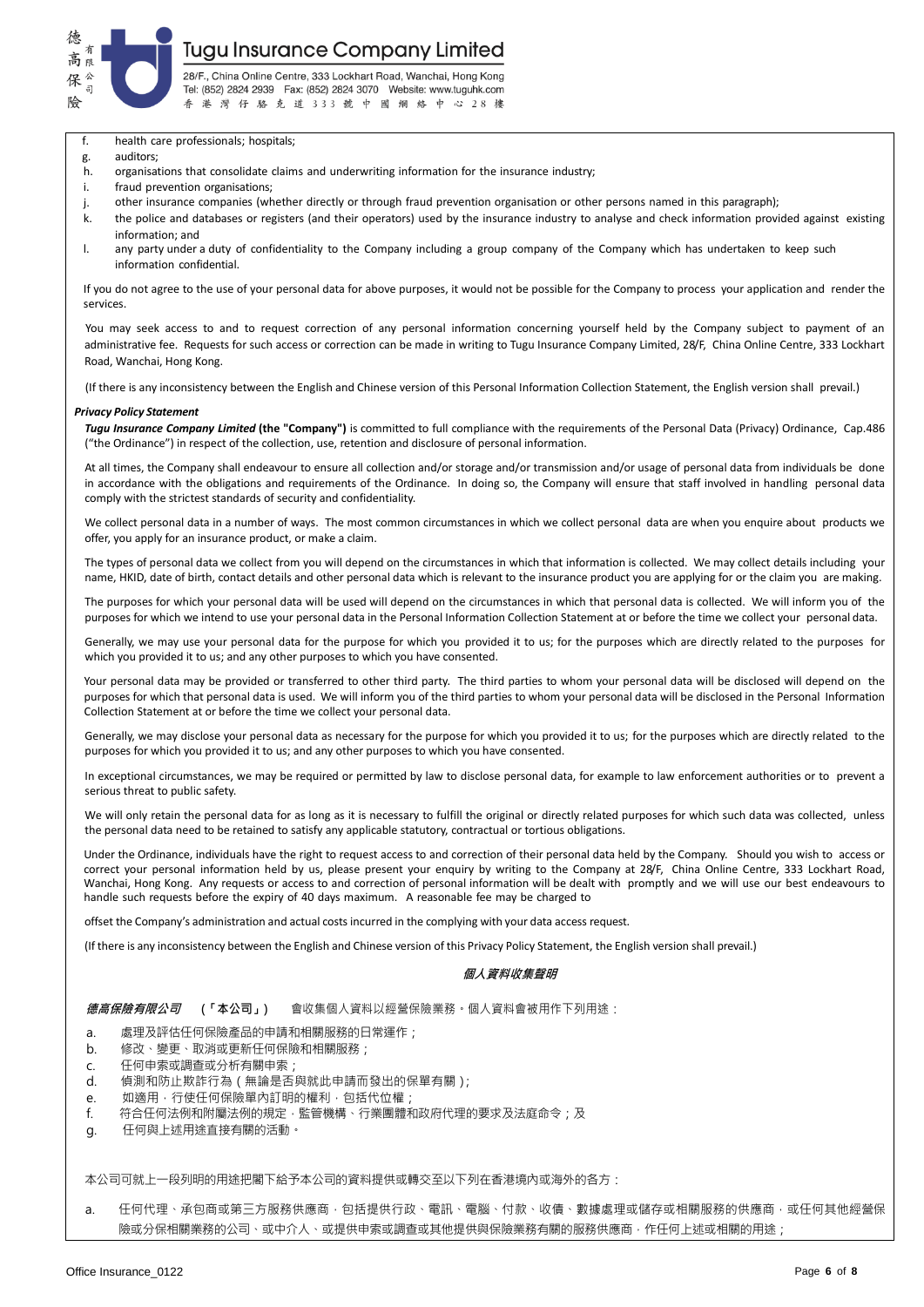

- b. 任何已成立或不時成立的協會、聯會或與保險公司相似的組織 (「聯會」) 作任何上述或相關的用途,或協助聯會履行其規管職責或其他不時獲 分配的職責,而該等職責乃是為了保險行業或聯會任何會員的利益而合理地要求;
- c. 聯會任何成員由聯會作任何上述或相關用途;
- d. 監管機構;
- e. 律師;
- f. 醫護專業人士;醫院;
- g. 核數師;
- h. 整合保險業申索和承保資料的組織;
- i. 防欺詐組織;
- j. 其他保險公司(無論是直接地 · 或是通過防欺詐組織或本段中指名的其他人士 );<br>k. 警察:和保險業就現有資料而對所提供的資料作出分析和檢查的數據庫或登記冊
- k. 警察;和保險業就現有資料而對所提供的資料作出分析和檢查的數據庫或登記冊(及其運營者);及
- l. 任何一方對本公司有保密責任,包括承諾將該等資料保持機密的本公司集團公司。

如閣下不同意使用其個人資料作上述用途,本公司則無法處理閣下的申請和提供服務。

閣下可查閱和更正本公司持有有關閣下的任何個人資料。閣下可就有關查閱和更正的要求致函至香港灣仔駱克道 333 號中國網絡中心二十八樓德 高保險有限公司。本公司有權收取相關的行政費用。

(若此個人資料收集聲明的中、英文版本有歧異之處,應以英文版為準。)

#### **私隱政策聲明**

**德高保險有限公司 (「本公司」)** 致力恪守第 486 章《個人資料(私隱)條例》(「條例」)有關收集、使用、保留和披露個人資料的規定。

本公司將無時無刻盡力確保所收集及/或儲存及/或傳送及/或使用的所有個人資料,須遵照條例規定的責任和要求處理。在執行上,本公司將確保負責 處理個人資料的員工遵守最嚴格的保安及保密標準。

我們以多個途徑收集個人資料,當中最常見的情況包括當閣下查詢本公司提供的產品、向本公司申請保險產品或提出申索時。

我們向閣下收集個人資料所屬的類別,視乎該資料是在甚麼情況下收集,可能包括閣下的姓名、香港身份證號碼、聯絡詳情及與閣下申請的保險產 品或閣下的索償相關的其他個人資料。

閣下的個人資料用作甚麼用途視乎收集該資料的情況而定。我們會於收集閣下的個人資料時或之前,在「個人資訊收集聲明」內通知閣下我們打算 使用其個人資料的用途。

一般而言,我們可使用閣下的個人資料作閣下提供有關資料予我們的用途、與該等用途有接相關的用途及任何其他閣下已同意的用途。

我們可提供或轉交閣下的個人資料至其他第三方。我們向哪些第三方披露閣下的個人資料,視平該資料被用作甚麼用途。我們會於收集閣下的個人 資料時或之前,在「個人資訊收集聲明」內通知閣下我們打算向哪些第三方披露閣下的個人資料。

一般而言,我們可因應閣下提供有關資料予我們的用途、與該等用途直接相關的用途及任何其他閣下已同意的用途的需要而披露閣下的個人資料。

在特殊情況下,我們可因應法律規定或准許,如按照執法機關的要求或為防止危害公眾安全,披露有關個人資料。

我們保留有關個人資料的時間並不會長於達致收集該等資料原來或直接相關的用途,除非個人資料須受任何適用的法定、合約或侵權責任的規限而 被保留。

根據條例規定,個人有權要求查閱和更正本公司持有關於其本人的個人資料。若閣下欲查閱或更正本公司持有關於其本人的個人資料,請致函至香 港灣仔駱克道 333 號中國網絡中心二十八樓德高保險有限公司表達有關要求。我們會將盡快處理任何關於查閱或更正個人資料的

要求,並盡力於收到有關要求的 40 天限期內予以回覆。本公司或會收取合理的費用作行政和實際成本以便處理閣下的有關要求。 (若此私隱政策聲 明的中、英文版本有歧異之處,應以英文版為準。)

2019 年 8 月

## **Important Notes** 重 要 事 項

You should provide us with all relevant facts which are likely to influence whether we accept your proposal and on what terms and conditions. Failure to do so may not provide you with the cover you want and gives us the right to refuse any claims and void the policy completely. If you are in any doubt about a particular fact, you should tell us or your broker or insurance agent.You should keep a record (including copies of letters) of all information supplied to us in connection with this insurance. We will provide you with a copy of the completed proposal form on request.

若有任何資料或事項可能影響本公司對該項投保的接受或評估,均必須填報。如未能確定應否填報,請即通知本公司或閣下的經紀人或保險代理。敬請閣下 保存所有提供的資料(包括信件副本)的紀錄,以便日後參考。為保障閣下本身利益,務請確保填報全部有關事項。漏報可能使保單不能提供閣下所需要的保 險,甚至使該保單完全失效。